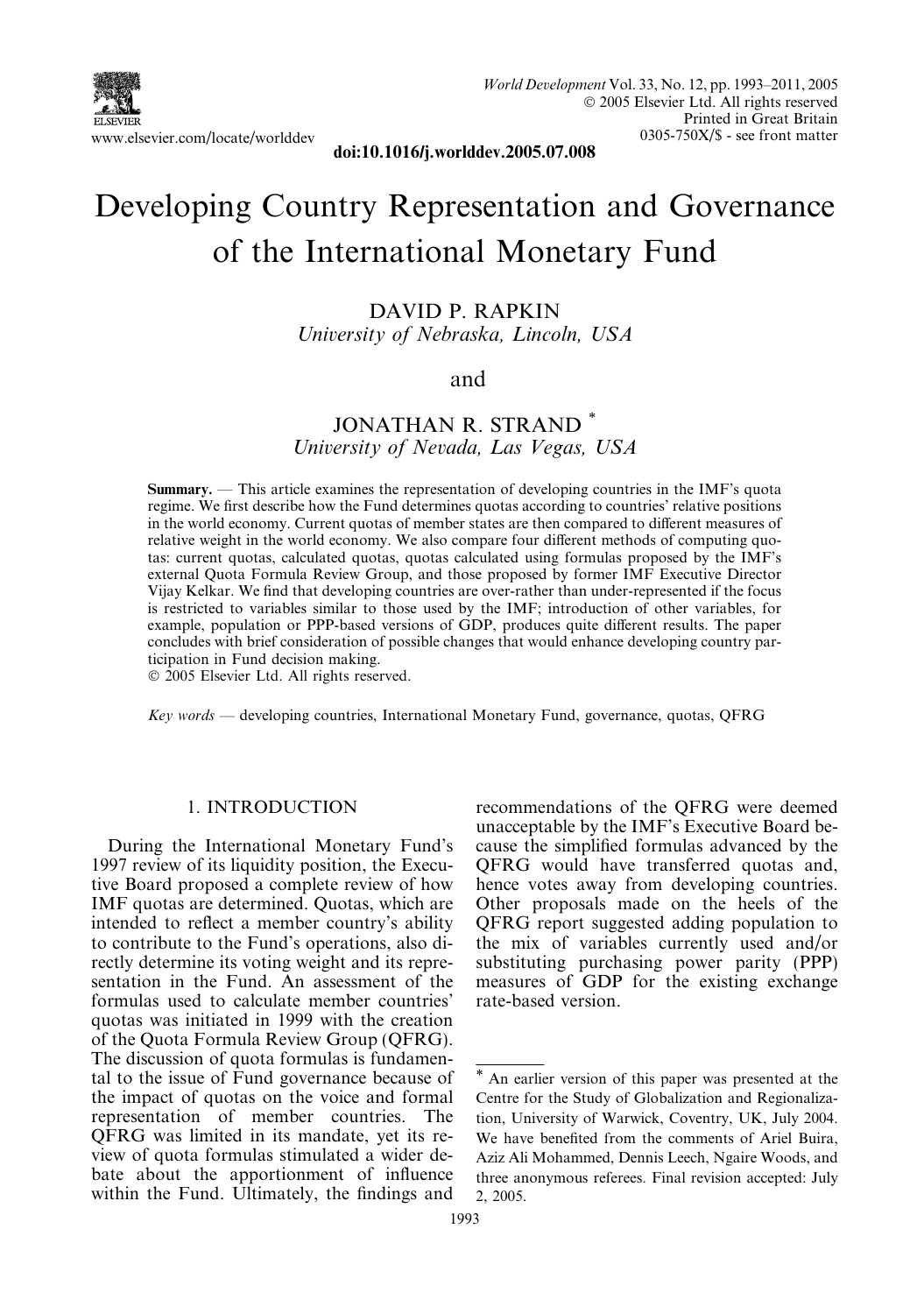Developing countries are major stakeholders in the international financial institutions and, as such, their participation ''requires that affected parties have access to decision making and power so that they acquire a meaningful stake in the work of the institution'' [\(Woods,](#page--1-0) [1999, p. 44](#page--1-0)). Although in principle all IMF members may access Fund resources, because of their access to expanded private capital markets, no developed country has done so since 1978. In consequence, a kind of role polarization—between debtor developing countries and creditor developed countries—has crystallized. Developing countries are the ''users'' of the IMF, while their developed counterparts, who dominate rule making, ''do not use the institutions and do not, therefore, have to live with the consequences and failures of their policies'' ([Caliari & Schroeder, 2003, p. 2](#page--1-0)). But this is not to say that the developed countries provide all of the Fund's resources, as the developing members' debt service is a major source of the IMF's operational funds. As one (unnamed) Executive Director from a developing country observed: ''The industrial countries provide the capital, but the Fund does not spend the capital, it loans it. The developing countries are paying the interest that keeps the institution running'' (quoted in [Bichsel,](#page--1-0) [1994, p. 148\)](#page--1-0). <sup>1</sup>

This paper examines the claims that developing countries are under-represented in the IMF. If developing countries are under-represented, we expect to find that they have a lower share of the Fund's quotas than their share of world product and other economic measures. The next section provides some necessary context by describing IMF's decision rules, including the methods by which the Fund determines quotas according to countries' relative positions in the world economy. We find that the IMF's quota determination and voting regime is a rather complex ''can of worms'' that, once opened, leads to consideration of more and more issues. In the following section, we present data that divide IMF members into income-based categories used by the World Bank and, for each category, compare current quotas to different measures of relative weight in the world economy. We then compare four quota values: current quotas, calculated quotas, quotas calculated using formulas proposed by the QFRG, and two proposed by former IMF Executive Director Vijay Kelkar. The three alternative proposals represent quite different visions of how voting weight should be

distributed: the former would increase the extent to which voting weights are determined in direct proportion to economic size and power, while the latter two seek a more egalitarian distribution that gives greater importance to the sovereign equality of states and/ or to population.

Overall, we find that developing countries are over- rather than under-represented if we restrict our focus to variables similar to those used by the  $IMF$ , though the quotas and voting shares of the vast majority remain diminutive by any standard. This situation has resulted from well-meaning, but ultimately ineffective, efforts by the IMF over the decades to bend its procedures in order to provide a more meaningful and effective voice to developing countries. We conclude that these problems are not likely to be fixed by either reallocating quotas within the existing IMF system or by tinkering with the quota-determination formulas.

#### 2. THE ROLE OF QUOTAS

At the 1944 Bretton Woods meeting, it was recognized that because the IMF was to marshal and dispense large amounts of scarce financial resources, ''it was inconceivable that national legislatures appropriating funds for such transactions would not insist upon having in their disposition a voting power closely related to the size of their contributions'' ([Lister,](#page--1-0) [1984, p. 37\)](#page--1-0). Decision methods giving more emphasis to sovereign equality, in the extreme a one-country, one-vote rule, would not be acceptable to the major powers contributing to the bulk of the IMF's resources. Accordingly, a scheme was devised by which each national member of the IMF has a quota (now expressed in Special Drawing Rights, or SDRs) that equates almost directly to its financial subscription to the organization. Each member has 250 ''basic votes,'' plus one additional vote for every 100,000 SDR of its quota. In recent decades, basic votes amounted to an all-time low of 2.1% of the total votes, down from over 11.3%, agreed on in 1944 at Bretton Woods, and from the historic high in 1958 of 15.6%. This trend, away from recognition of the sovereign equality of states, has diminished developing country influence in the Fund.

The relative size of the quotas is derived from, but not strictly determined by, a complex system of five weighted formulas (down from a high of 10) based on GDP, the values and vari-